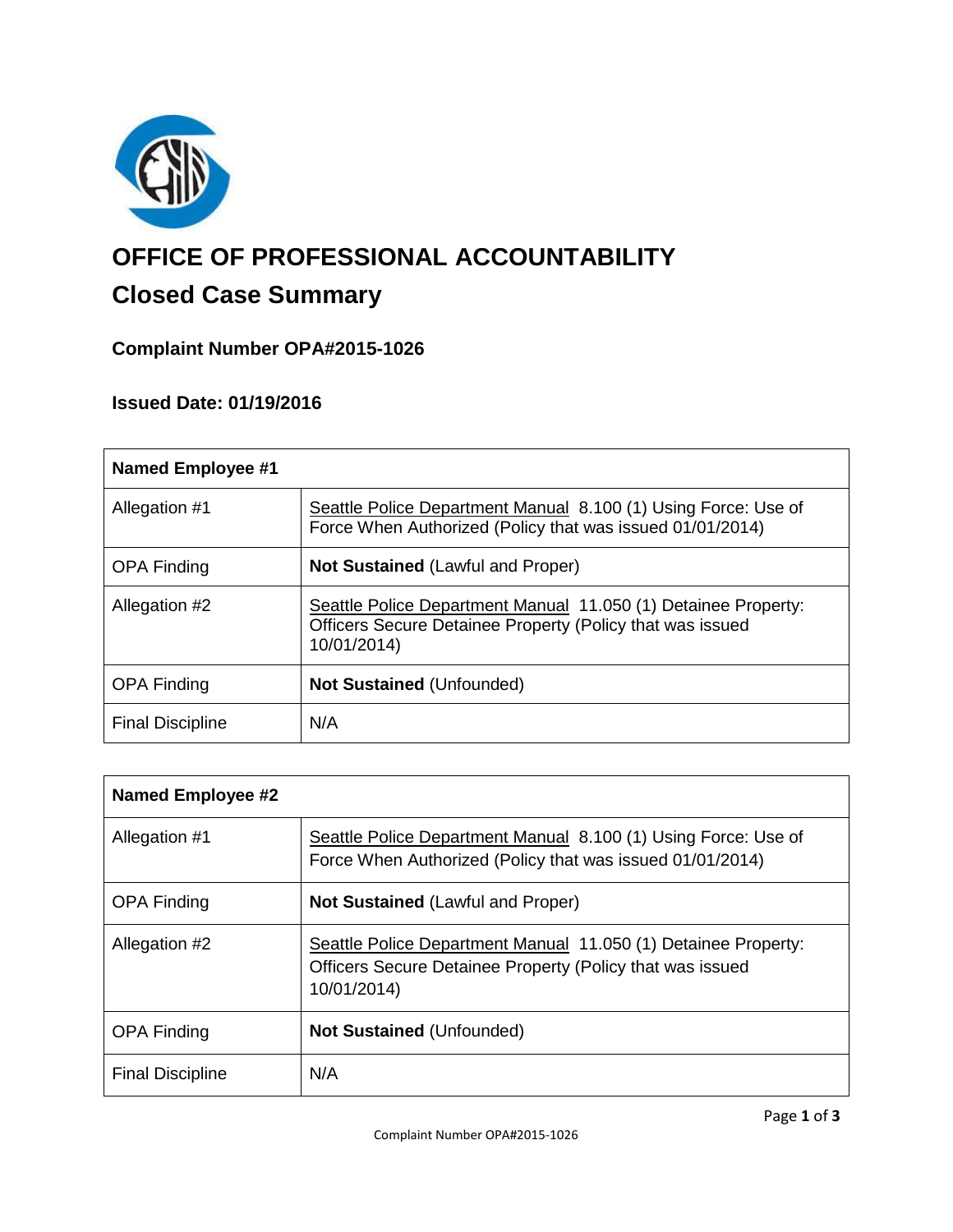#### **INCIDENT SYNOPSIS**

Officers were dispatched to a disturbance at a restaurant. An unknown male was causing a disturbance; however, the suspect left prior to police arrival. Several hours later the named employees responded to a report of an intoxicated male seated inside of the 911 caller's vehicle. The named employees responded to the scene where they detained, identified and arrested the subject for vehicle prowl. The subject was transported to a precinct. The sergeant reviewing the arrest noted that the subject did not complain of any injury or medical issue and that the subject had no visible injuries. Due to the subject's intoxication, he was released from the precinct and the officers gave him a courtesy transport to his home.

#### **COMPLAINT**

The complainant, a supervisor within the department, alleged that the named employees used force and took a cell phone when they arrested a subject during a disturbance and car prowl investigation.

#### **INVESTIGATION**

The OPA investigation included the following actions:

- 1. Review of the complaint memo
- 2. Review of In-Car Videos (ICV)
- 3. Review of holding cell video
- 4. Search for and review of all relevant records and other evidence
- 5. Interview of witnesses
- 6. Interview of SPD employees

#### **ANALYSIS AND CONCLUSION**

The named employees screened the arrest of the subject with a sergeant. There is a video record of the names employees' interaction with the subject on In-Car Video and holding cell video. There is no evidence to substantiate the allegation of excessive force. There is no evidence that the subject was in possession of his cell phone when the named employees first contacted him.

#### **FINDINGS**

#### **Named Employee #1 and #2**

Allegation #1

There is no evidence to substantiate the allegation of excessive force by either named employee. Therefore a finding of **Not Sustained** (Lawful and Proper) was issued for *Using Force: Use of Force When Authorized*.